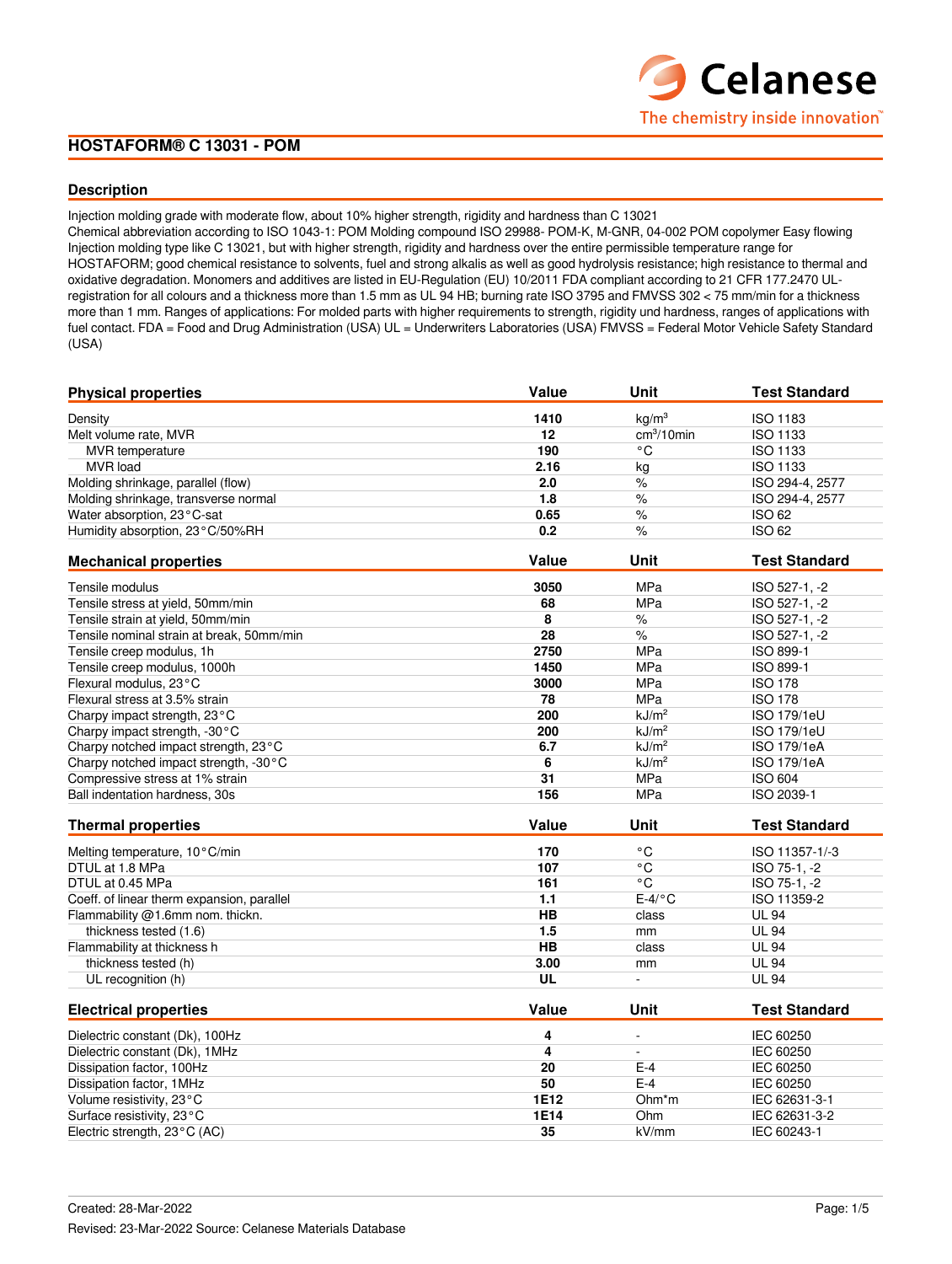| HOSTAFORM® C 13031 - POM                  |       |                          |                      |
|-------------------------------------------|-------|--------------------------|----------------------|
| Comparative tracking index                | PLC 0 | $\overline{\phantom{a}}$ | <b>UL 746</b>        |
| <b>Rheological calculation properties</b> | Value | Unit                     | <b>Test Standard</b> |
| Thermal conductivity of melt              | 0.155 | W/(m K)                  | Internal             |
| <b>Diagrams</b>                           |       |                          |                      |

**Viscosity-shear rate**

**Shear stress-shear rate**





# **Stress-strain**



**Secant modulus-strain**

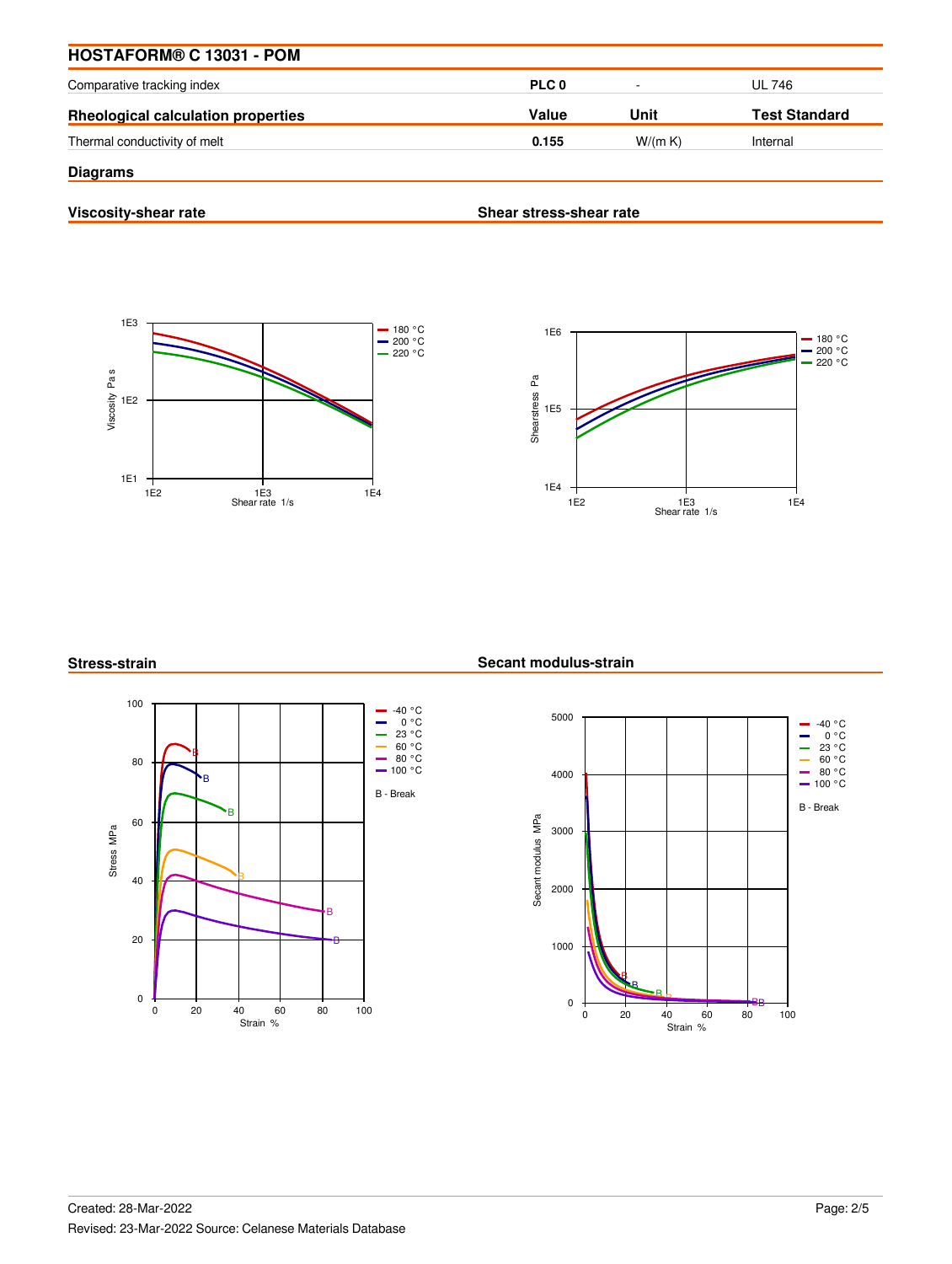# **True Stress-strain**

# **Stress-strain (isochronous) 23°C**



-40°C yield at 0.09542 strain, 93.411 stress 0°C yield at 0.08486 strain, 85.275 stress 23°C yield at 0.09271 strain, 75.157 stress 60°C yield at 0.09720 strain, 54.751 stress 80°C yield at 0.09536 strain, 45.432 stress 100°C yield at 0.09536 strain, 32.342 stress



#### **Creep modulus-time 23°C**

## **Moldflow Specific volume-temperature (pvT)**





DSC Cooling Scan -20 C/min (ASTM E 1269)

### **Typical injection moulding processing conditions**

| <b>Pre Drying</b>                               | Value       | Unit           |  |
|-------------------------------------------------|-------------|----------------|--|
| Necessary low maximum residual moisture content | 0.15        | %              |  |
| Drying time                                     | $3 - 4$     |                |  |
| Drying temperature                              | $100 - 120$ | $\circ$ $\cap$ |  |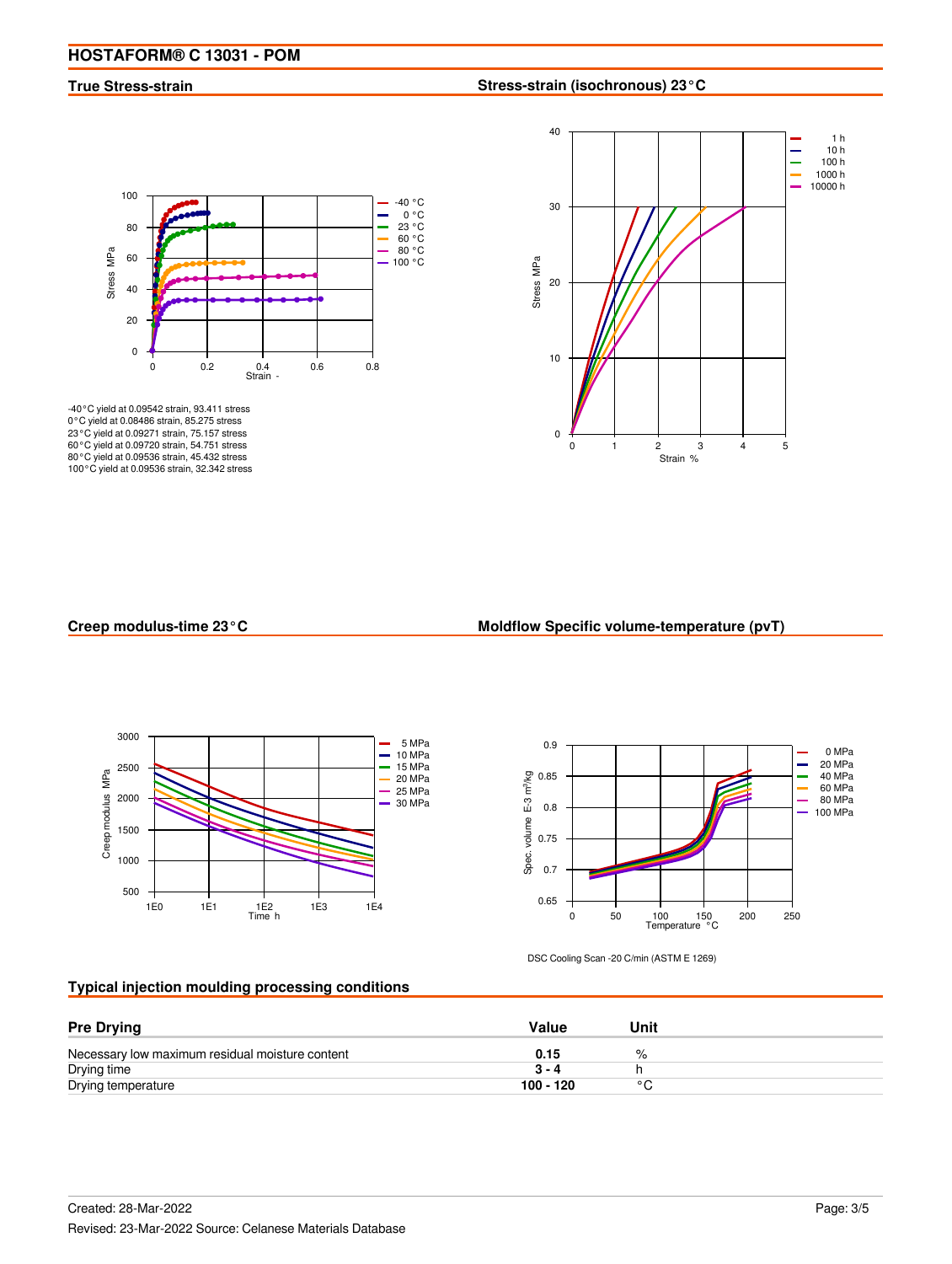# **HOSTAFORM® C 13031 - POM**

| Temperature                | Value       | Unit         |  |
|----------------------------|-------------|--------------|--|
| Hopper temperature         | $20 - 30$   | °C           |  |
| Feeding zone temperature   | $60 - 80$   | $^{\circ}$ C |  |
| Zone1 temperature          | 170 - 180   | °C           |  |
| Zone2 temperature          | 180 - 190   | °C           |  |
| Zone3 temperature          | 190 - 200   | °C           |  |
| Zone4 temperature          | 190 - 210   | °C           |  |
| Nozzle temperature         | 190 - 210   | °C           |  |
| Melt temperature           | 190 - 220   | ۰c           |  |
| Mold temperature           | $80 - 120$  | ۰c           |  |
| Hot runner temperature     | 190 - 210   | °C           |  |
| <b>Pressure</b>            | Value       | <b>Unit</b>  |  |
| Back pressure max.         | 40          | bar          |  |
| <b>Speed</b>               | Value       |              |  |
| Injection speed            | slow-medium |              |  |
| <b>Screw Speed</b>         | Value       | Unit         |  |
| Screw speed diameter, 25mm | 150         | <b>RPM</b>   |  |
| Screw speed diameter, 40mm | 100         | <b>RPM</b>   |  |
| Screw speed diameter, 55mm | 70          | <b>RPM</b>   |  |

# **Other text information**

#### **Pre-drying**

Drying is not normally required. If material has come in contact with moisture through improper storage or handling or through regrind use, drying may be necessary to prevent splay and odor problems.

#### **Longer pre-drying times/storage**

The product can then be stored in standard conditions until processed.

#### **Injection molding**

Standard injection moulding machines with three phase (15 to 25 D) plasticating screws will fit.

# **Injection Molding Preprocessing**

General drying is not necessary due to low moisture absorption of the resin.

In case of bad storage conditions (water contact or condensed water) the use of a recirculating air dryer (100 to 120 °C / max. 40 mm layer / 3 to 6 hours) is recommended.

Max. Water content 0,2 %

#### **Injection Molding Postprocessing**

Conditioning e.g. moisturizing is not necessary.

#### **Characteristics**

| <b>Special Characteristics</b> | Auto spec approved      |
|--------------------------------|-------------------------|
| <b>Product Categories</b>      | Unfilled                |
| <b>Processing</b>              | Injection molding       |
| <b>Regulatory</b>              | Drinking water approved |
| <b>Delivery Form</b>           | <b>Pellets</b>          |